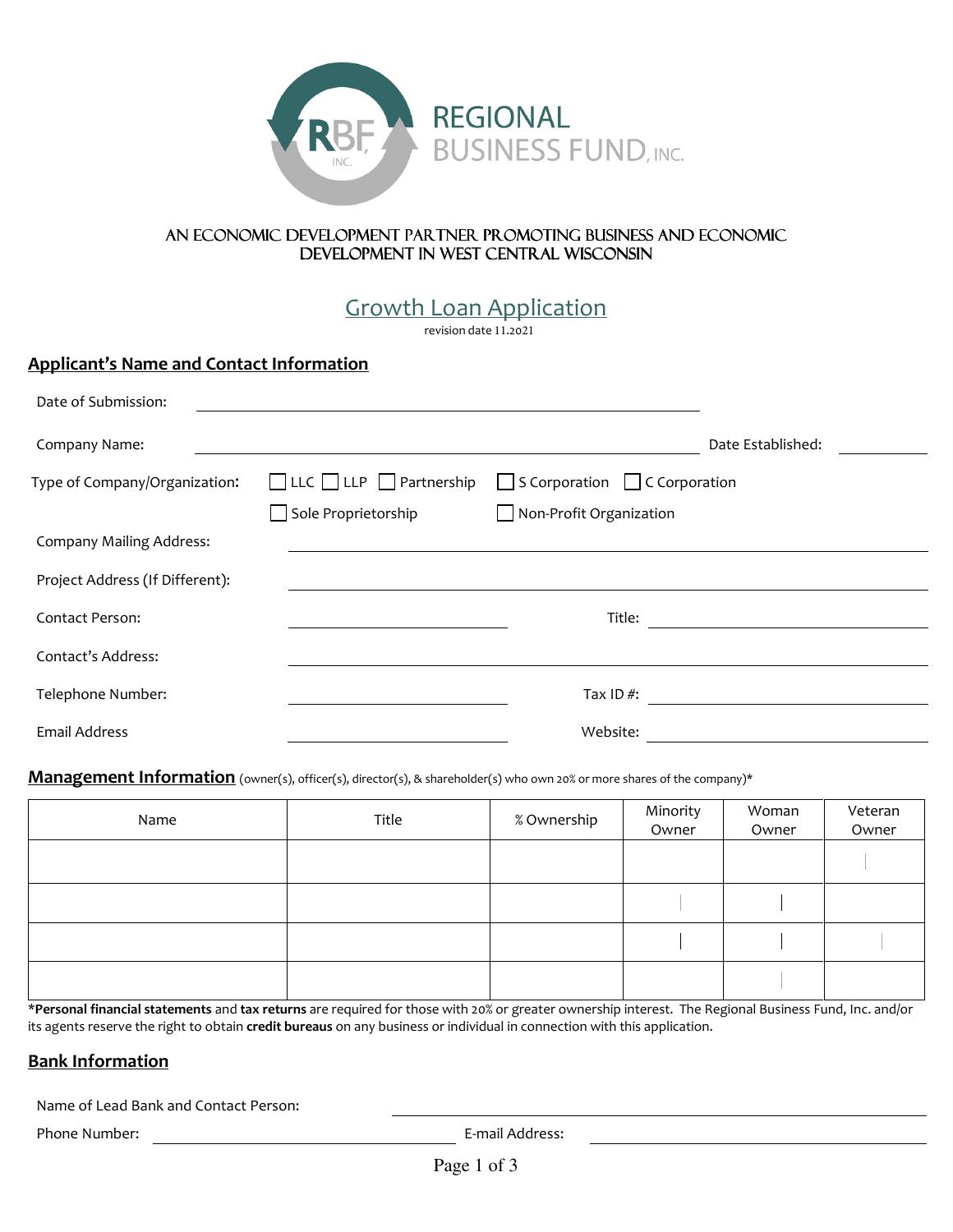## Growth Loan Amount and Terms Requested

| Amount of Loan:  | Use of Funds: |
|------------------|---------------|
| Repayment Terms: |               |

## Anticipated Uses and Sources of All Project Funds

Sources include the loan you are requesting from the RBF, Inc. plus any other financing that will go into the project, including but not limited to bank financing and owner cash. Uses include equipment purchases, working capital, construction costs, etc. The total sources must equal the total uses.

| Source(s) | Amount (\$) |
|-----------|-------------|
|           |             |
|           |             |
|           |             |
| Total:    |             |

| Source(s) | Amount (\$) | Use(s) | Amount (\$) |
|-----------|-------------|--------|-------------|
|           |             |        |             |
|           |             |        |             |
|           |             |        |             |
| Total:    |             | Total: |             |

## Existing and Projected Employment

| <b>Number of Existing Employees</b> |           | <b>Projected Job Creation</b> |            |          |      |          |      |                      |      |
|-------------------------------------|-----------|-------------------------------|------------|----------|------|----------|------|----------------------|------|
|                                     |           |                               |            | Year One |      | Year Two |      | <b>Total Created</b> |      |
|                                     |           |                               |            | Full     | Part | Full     | Part | Full                 | Part |
| Full Time                           | Part Time | Women                         | Minorities | Time     | Time | Time     | Time | Time                 | Time |
|                                     |           |                               |            |          |      |          |      |                      |      |

#### THE FOLLOWING EXHIBITS MUST BE COMPLETED WHERE APPLICABLE AND INCLUDED AS PART OF YOUR APPLICATION. The RBF, Inc. reserves the right to request additional information above and beyond this list.

- $\Box$ Tax return and balance sheet/profit and loss statements for last two fiscal years.
- П Balance sheet and profit and loss statement for an interim period not more than ninety days preceding the date of application.
- Schedule of business debt.
- Balance sheet and profit and loss statement projections for two years from date of application. Include assumptions.
- Business Plan. This should include a brief company history and a description of the financing proposal; a clear explanation of the growth strategy and how the requested financing will help the business meet the growth goals; a discussion of your industry, sales and markets; discussion of competition; and other matters relevant to your application.
	- Resumes of all individuals listed under "Management".
	- Personal financial statement and most recent personal tax return of principal owners (owners with 20% or more ownership).